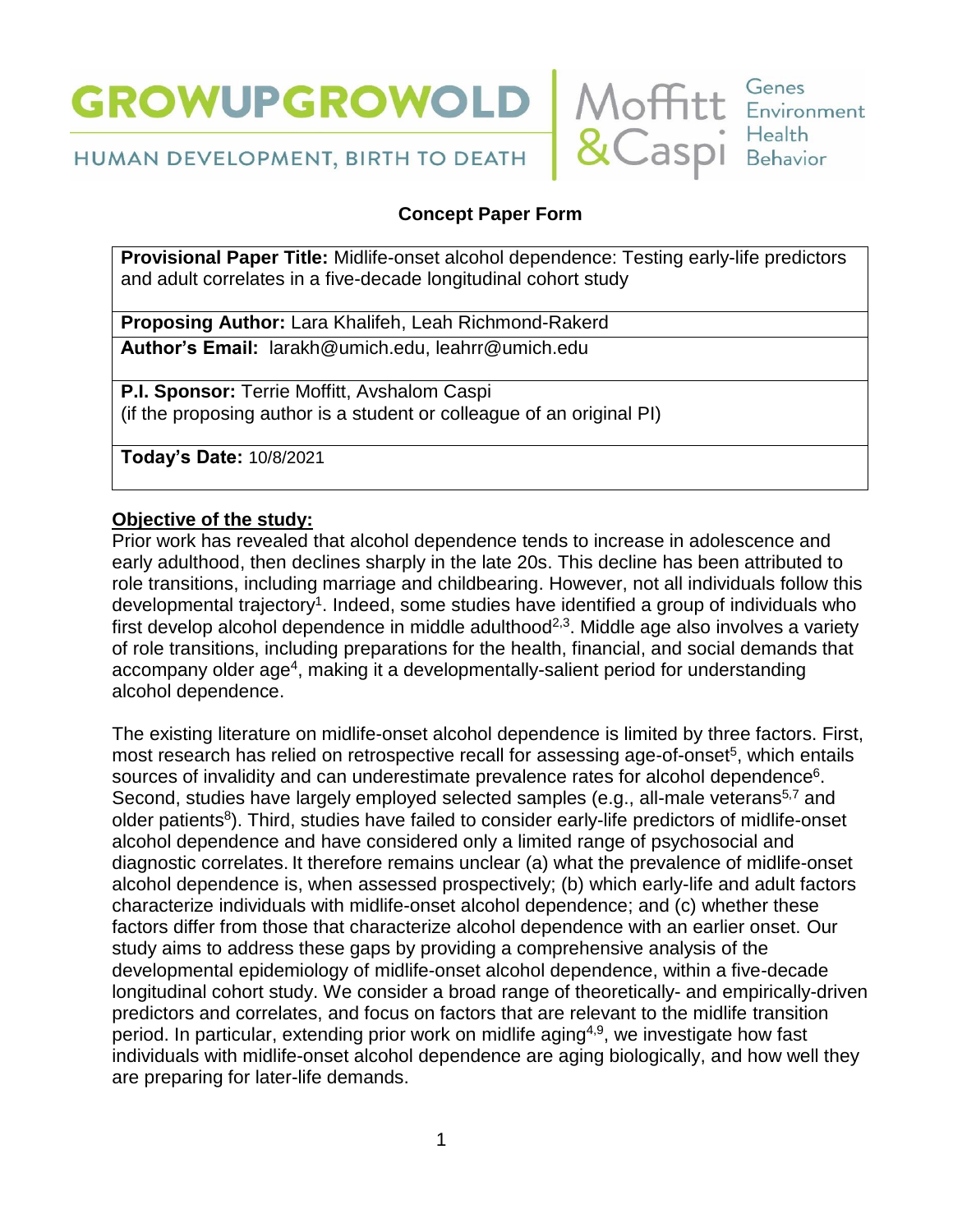We have four primary aims:

Aim 1: To document the prevalence of new-onset alcohol dependence at midlife.

Aim 2: To identify prospective predictors that characterize individuals with midlife-onset alcohol dependence. We will consider measures in the following domains:

- Family psychiatric history
- Early-life mental health and substance use
- Personality traits
- [Secondary]: Socioeconomic status and IQ

Aim 3: To identify adult correlates that characterize individuals with midlife-onset alcohol dependence. We will consider measures in the following domains:

- Pace-of-aging and aging preparedness
- Mental health
- Life functioning
- Life events and stressors

Aim 4: To compare the predictors and correlates of midlife-onset alcohol dependence against those of early-onset alcohol dependence.

### **Data analysis methods:**

#### **Data preparation.**

## Group definitions.

The *midlife-onset alcohol dependence* group will be defined as individuals who first met criteria for DSM-IV alcohol dependence at age 38 or 45 years.

The *early-onset alcohol dependence* group will be defined as individuals who first met criteria for DSM-IV alcohol dependence at age 18 or 21 years.

The *never-dependent* group will be defined as individuals who never met criteria for DSM-IV alcohol dependence at any assessment wave between age 18 and 45 years.

All other individuals will comprise a fourth group: *other onset patterns*. This group is not of primary interest for analyses.

*\*Note:* To be included in analyses, we will require that individuals (a) have alcoholdependence data available for at least three of the six assessment waves between age 18 and 45 years, and (b) have alcohol-dependence data available at age 18 or 21 years, to ensure that individuals are not misclassified as midlife-onset cases due to missing information about their symptoms at earlier assessments.

### Predictors and correlates.

All continuous explanatory variables will be standardized prior to conducting regression analyses.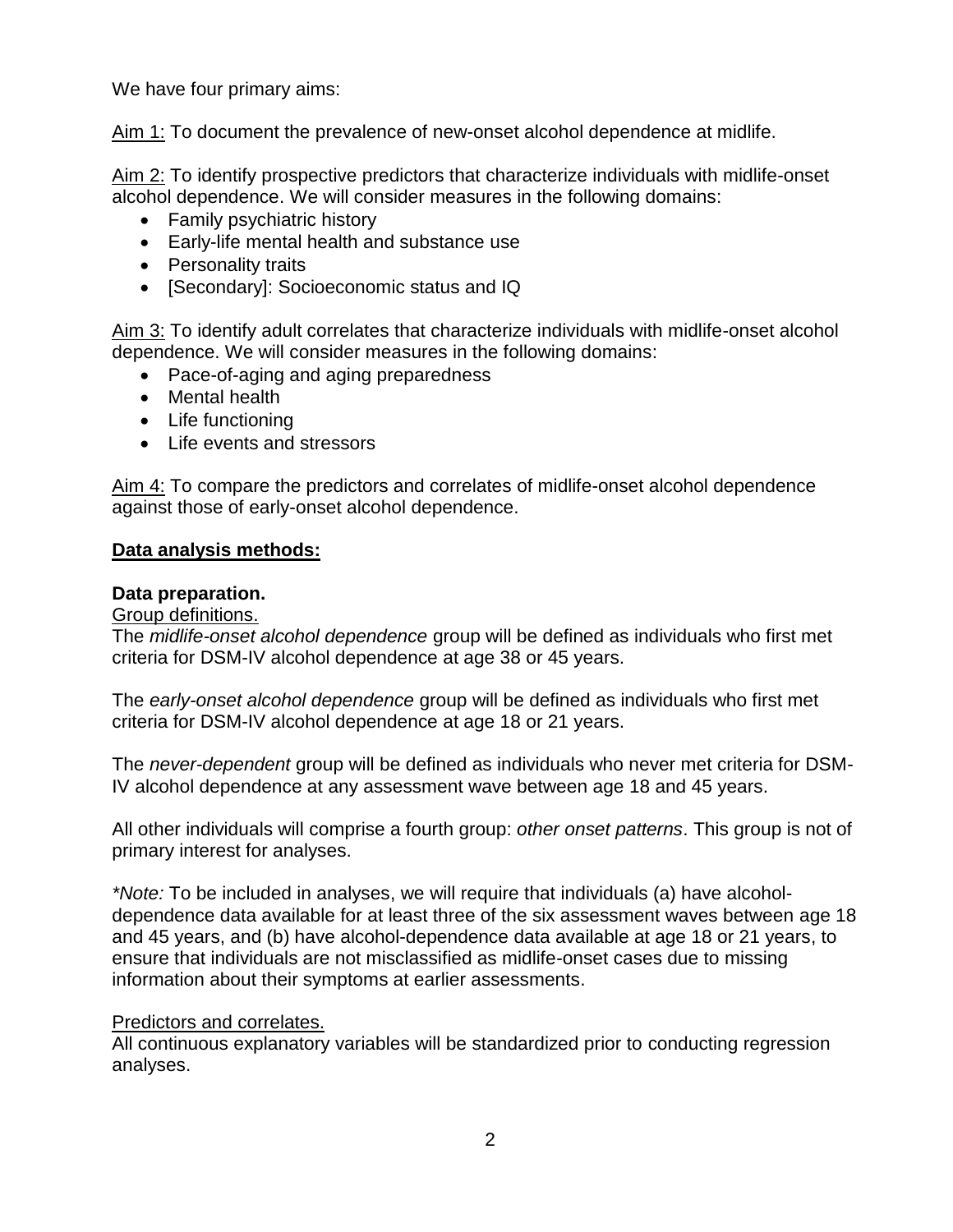### *Aim 1: What is the prevalence of new-onset alcohol dependence at midlife?*

We will calculate the proportion of cohort members who are in the midlife-onset alcohol dependence group.

To provide greater insight into the midlife-onset group's alcohol-dependence symptomatology, we will also calculate the endorsement rate for each alcohol-dependence symptom.

### *Aim 2: What prospective predictors characterize individuals with midlife-onset alcohol dependence?*

Logistic regression models will be used to identify prospective predictors that differentiate the midlife-onset from the never-diagnosed group. All predictors will be treated as independent, and a binary variable indicating alcohol-dependence group membership will be treated as the outcome.

### *Aim 3: What adult correlates characterize individuals with midlife-onset alcohol dependence?*

Logistic regression models will be used to identify adult correlates that differentiate the midlife-onset from the never-diagnosed group. All correlates will be treated as independent predictors, and a binary variable indicating alcohol-dependence group membership will be treated as the outcome.

### *Aim 4: Do the predictors and correlates of midlife-onset alcohol dependence differ from those of early-onset alcohol dependence?*

Logistic regression models will be used to test whether the prospective predictors and adult correlates considered in Aims 2 and 3 differentiate (a) the early-onset group from the never-diagnosed group, and (b) the midlife-onset group from the early-onset group. All predictors and correlates will be treated as independent, and a binary variable indicating alcohol-dependence group membership will be treated as the outcome.

*\*Note:* Analyses for Aims 2 through 4 will control for sex.

# Supplemental analysis:

To determine whether individuals in the midlife-onset group were close to meeting diagnostic criteria for alcohol dependence (were sub-threshold) at earlier ages, we will evaluate their levels of alcohol-dependence symptom endorsement at prior assessment waves.

### **Variables needed at which ages:**

*\*Variable names are provided for measures currently listed on the data dictionary.*

# **Background and control variables**

Participant ID number (SNUM) Participant sex (SEX)

### **DSM-IV alcohol dependence across waves**

Alcohol dependence diagnosis, DSM-IV, past-year, phase 45 (DXAL45D4) Alcohol dependence diagnosis, DSM-IV, past-year, phase 38 (DXAL38D4)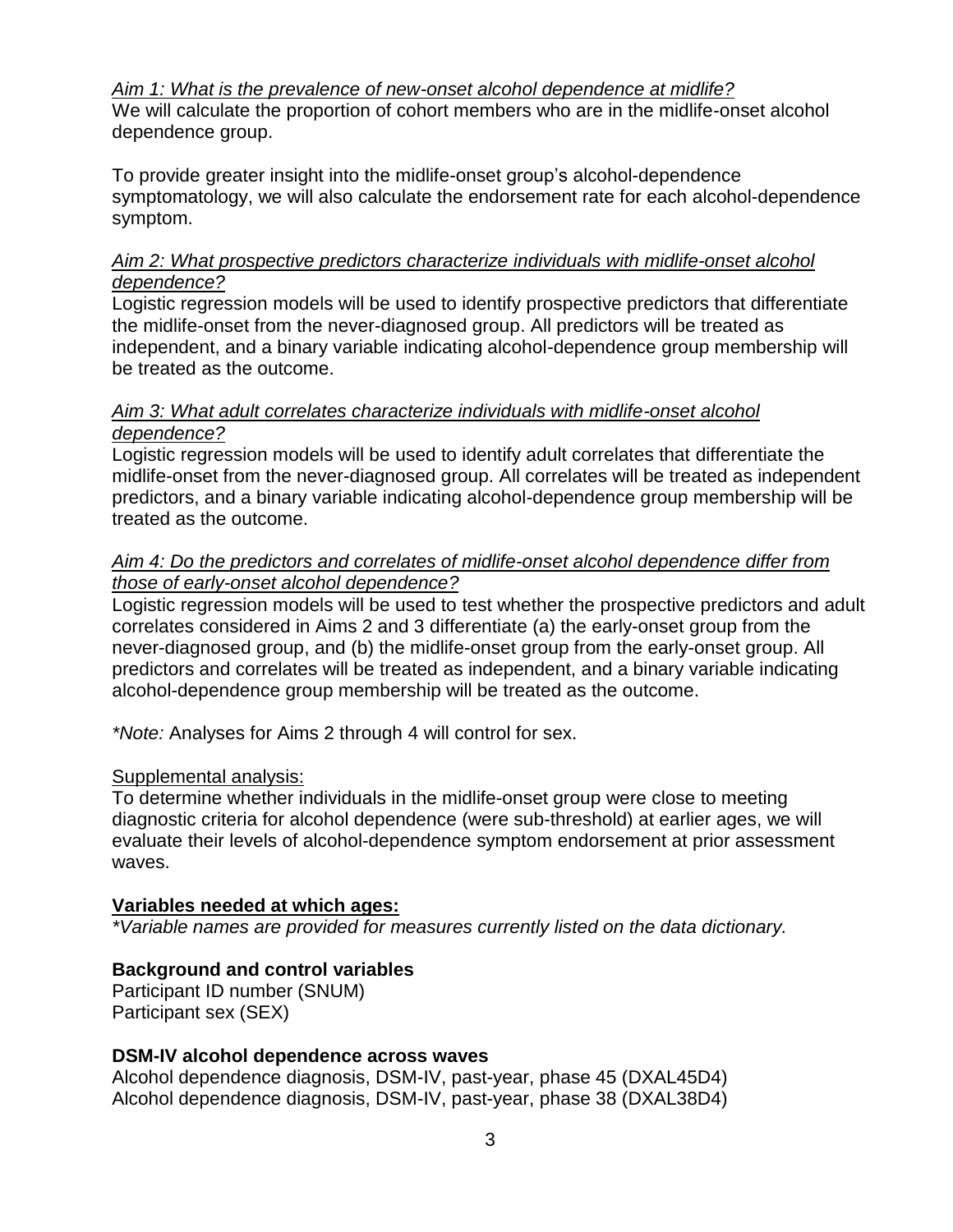Alcohol dependence diagnosis, DSM-IV, past-year, phase 32 (DXAL32D4) Alcohol dependence diagnosis, DSM-IV, past-year, phase 26 (DXAL26D4) Alcohol dependence diagnosis, DSM-IV, past-year, phase 21 (DXAL21D4) Alcohol dependence diagnosis, DSM-IV, past-year, phase 18 (DXAL18D4) Specific alcohol dependence symptoms (each individual symptom), phases 38 and 45

## **Prospective predictors**

#### *Primary*

Proportion of first-degree relatives with alcohol dependence (PRALC1) Proportion of first-degree relatives with substance dependence (PRSUB1) Proportion of first-degree relatives with any anxiety disorder (PRANX1) Proportion of first-degree relatives with major depressive episode (PRMDE1)

Low childhood self-control (LSCUW311) Any mental-health diagnosis by age 15 (ANYDX1115) Early exposure to any substances between ages 13--15 (EARLYUSE\_2)

MPQ Constraint scale, age 18 (back-filled with age 26 data) (ZMPQCON18i) MPQ Negative Emotionality scale, age 18 (back-filled with age 26 data) (ZMPQNEM18i) MPQ Positive Emotionality scale, age 18 (back-filled with age 26 data) (ZMPQPEM18i)

*Secondary* Childhood IQ (WFSIQ711STD) Childhood SES (SESAV115)

Any mental-health diagnosis by age 15 (see above), broken down by contributing diagnoses:

- ADHD (ADDLIFTM)
- Conduct disorder (CD1115)
- Anxiety (ANX1115)
- Depression (DEP1115)

# **Adult correlates**

*Pace-of-aging and aging preparedness* Pace-of-aging, phase 45 (PACEOFAGINGP45)

Facial age, phase 45 (ZFACIALAGE45)

Health preparedness PC, Richmond-Rakerd et al., PNAS 2021 (HLTH\_FACTOR\_IMP)<sup>a</sup> Financial preparedness PC, Richmond-Rakerd et al., PNAS 2021 (FIN\_FACTOR\_IMP)<sup>a</sup> Social preparedness PC, Richmond-Rakerd et al., PNAS 2021 (SOC\_FACTOR\_IMP)<sup>a</sup> *<sup>a</sup>These principal components were computed on the analytic sample for Richmond-Rakerd et al., PNAS 2021, and used mean-imputation based on that analytic sample. We may re-construct these PCs (using the same approach) on our analytic sample.*

# *Mental health*

Major depressive episode, DSM-5, past-year, phase 45 (DXMDE45) Generalized anxiety disorder, DSM-5, past-year, phase 45 (DXGAD45) Drug dependence (or on methadone maintenance), DSM-IV, past-year, phase 45 (DXDRG45M) Nicotine dependence, DSM-IV, past-year, phase 45 (DXTOB45)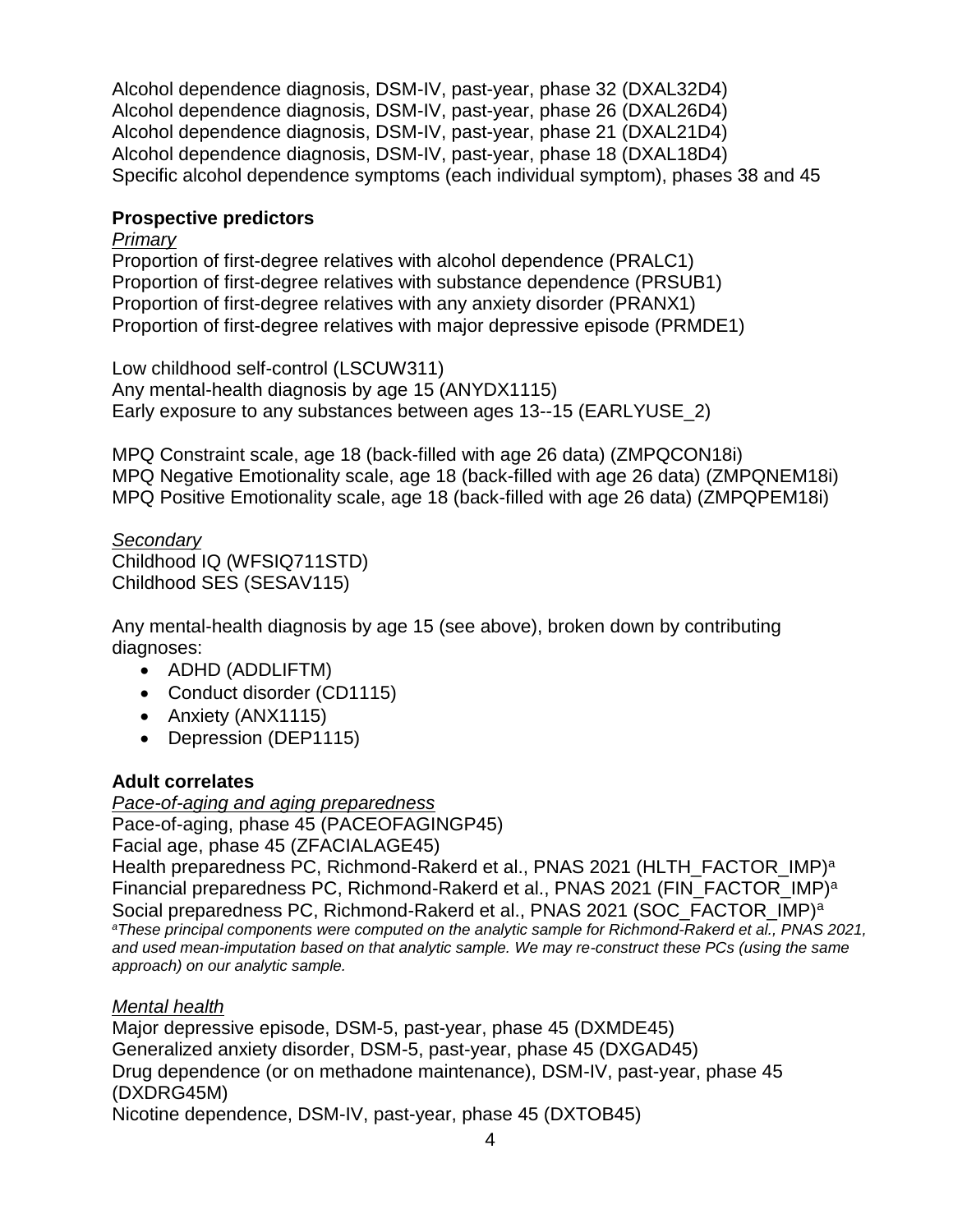Ever attempted suicide in lifetime, through phase 45 (EVERATTSUIC45) Informant-reported alcohol use problems, mean of raters, phase 45 Self-reported impairment/interference from alcohol dependence, phase 45 EHC, any treatment for emotional problems, phase 20 to 45 (EHCHELP2045)

#### *Life functioning*

Any adult conviction by phase 45 (ADLTCN45B) LHC, months of unemployment from ages 26 to 45 (DURUNEM2645) Social-welfare benefit days, 21 to 46 (BLENGTH\_PRE2146)

#### *Life events and stressors*

LHC, count of stressful life events experienced between phases 38 and 45 (from Bourassa, Rasmussen, et al., 2021)

LHC, living with parents between phases 38 and 45

LHC, living with parents between phases 32 and 38

LHC, number of children (biological and non-biological) living in the home between phases 38 and 45

LHC, number of children (biological and non-biological) living in the home between phases 32 and 38

*\*We will use the four variables above to construct a measure indicating whether there has been a change in intergenerational household structure since the prior phase.* 

*\*Note:* Described above are the pre-planned analyses. Additional analyses may be added as suggested through internal review and will be identified as secondary in the manuscript.

### **Significance of the Study (for theory, research methods, or clinical practice):**

There has been a call to improve understanding of the etiological factors involved in midlife alcohol dependence<sup>10</sup>. This is particularly important as middle age involves a variety of role transitions and is a critical period of preparing for the demands of older age<sup>4</sup>. To our knowledge, however, no prospective studies have considered the developmental origins of midlife-onset alcohol dependence, and there is a dearth of research on the relation between alcohol dependence in midlife and other key aspects of adult functioning. The present study will address these literature gaps. Results of this study could inform lifecourse epidemiologic models of alcohol dependence and improve early identification and prevention of alcohol-related problems in middle adulthood.

### **References cited:**

<sup>1</sup>Vergés A, Haeny AM, Jackson KM, et al. Refining the notion of maturing out: Results from the national epidemiologic survey on alcohol and related conditions. *Am J Public Health*. 2013;103:e67-73.

<sup>2</sup>Moss HB, Chen CM, Yi H. Subtypes of alcohol dependence in a nationally representative sample. Drug Alcohol Depend. 2007;91:149-158.

<sup>3</sup>Moss HB, Chen CM, Yi H-Y. Prospective follow-up of empirically derived alcohol dependence subtypes in Wave 2 of the National Epidemiologic Survey on Alcohol and Related Conditions (NESARC): Recovery status, alcohol use disorders and diagnostic